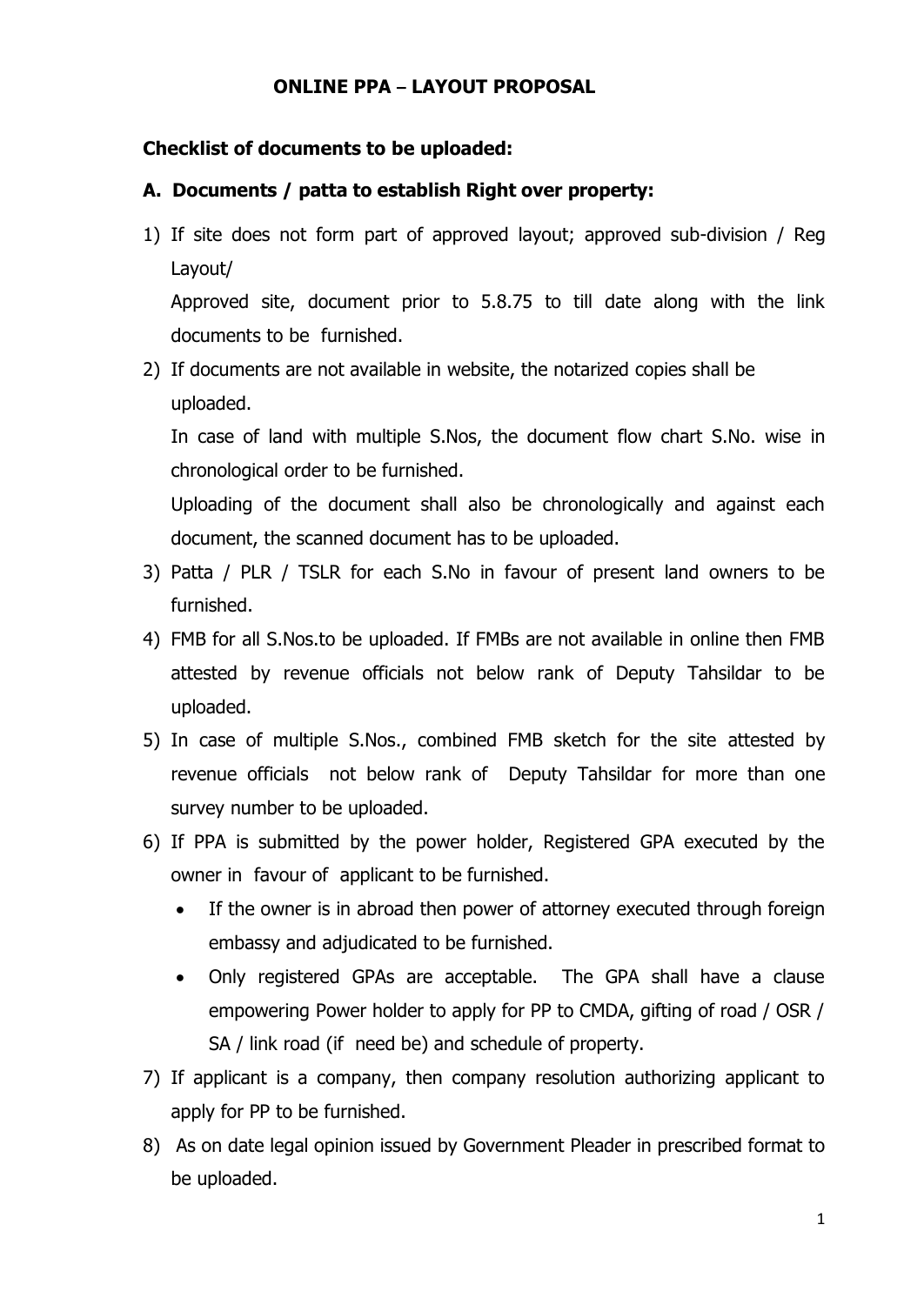- 9) Upto date Encumbrance Certificate.
- 10)Earlier approved plan / Layout / Subdivision / Layout framework & Plot Regularisation / Site approval.

#### **B. Proposed Layout Drawing in compliance with TNCDBR, 2019**

- 1) Site plan showing dimension of the site both as per FMB and as per the site condition distinguishing the difference area by hatching and showing set back from least boundary line.
- 2) Road width to be mentioned on both the ends of the site. If area has to be left towards Street alignment, the same shall be shown correctly.
- 3) The layout plan as per site condition showing all the existing development of the road network adjacent to the site and pro-development properly linked to the existing road network.
- 4) 1% of public purpose area for TNEB and Local Body location to be shown.
- 5) OSR area of 10% to be shown in drawing if the site under reference exceeds 10,000 sq.m.
- 6) Existing HT/LT tower line distances to be clearly shown in the layout plan (if exists).
- 7) Topo plan showing surrounding details of 500m. radius / Google Imager.
- 8) Existing burial / burning ground if any should be shown with clear distance from the site under reference.
- 9) Existing Brick kiln if any within 500m. radius should be shown with clear distance from the site under reference.
- 10)Existing water bodies / channel / canal if any nearyby site under reference should be shown with clear distance from the site under reference.

### **C. Other documents required:**

1) Form A and Form C duly filled and duly signed by the owner and all the professionals.